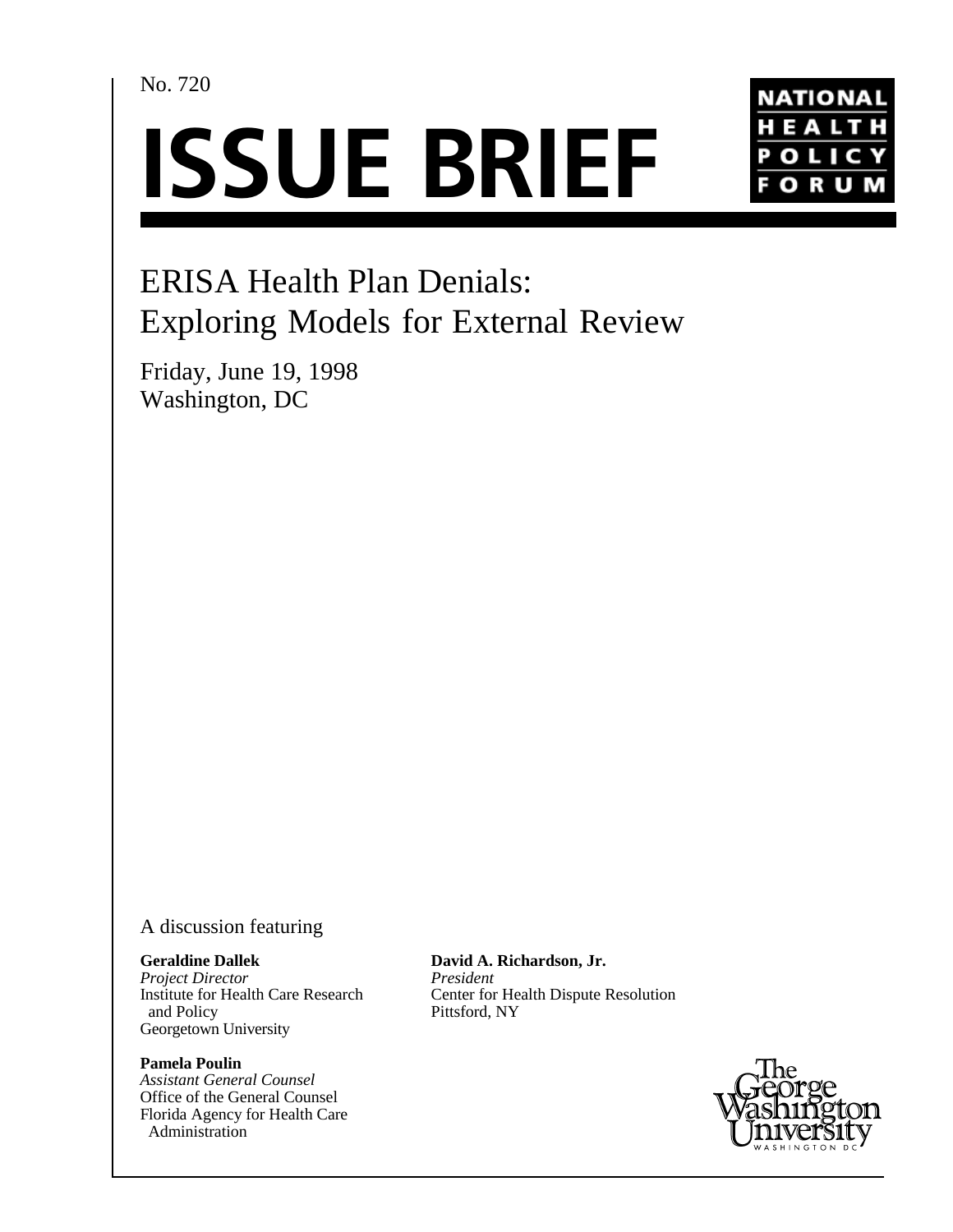# ERISA Health Plan Denials

Federal policymakers face growing pressure from several quarters to bolster consumer protections available to the 125 million people in private-sector employee health plans. Spurred by consumer reaction to some managed care practices, provider attempts to improve their bargaining position with purchasers, and a flurry of state legislation that might conflict with federal law, Congress and the executive branch are considering a continuum of controversial proposals. Some of these would alter or establish internal health plan grievance procedures, impose external review of plan decisions, and provide greater access to court remedies for plan members. While there is great variation in the reform proposals and disagreement about how much consumers might be hurt by the current limitations of their appeal and legal options, a pivotal issue is whether patients disputing health plan denials of medical treatment or coverage should have access to independent, external review of plan decisions.

This Forum session will explore the experience of two existing models for reviewing managed care plan decisions, one used by the Medicare program and another by the state of Florida. Taking into account what other states have done, the meeting also will explore key issues facing federal policymakers currently attempting to reconstruct and integrate the elements of the grievance, appeals, and legal processes available to consumers under the Employee Retirement Income Security Act of 1974 (ERISA), which governs about 2.5 million private-sector employee health plans. (As touched on later, ERISA bars states from regulating private-sector employee health plans but allows them to regulate many functions performed by insurers and managed care organizations serving ERISA plans.) The discussion also will consider how to enhance consumer protections without blunting plan sponsors' ability to contain costs.

#### **PROBLEMS**

The protections available to consumers involved in disputes with health plans can be viewed as a continuum: first involving internal review, then external review, and finally judicial review. Advocates of increased consumer protections<sup>1</sup> argue that current laws and regulations governing private-sector plans leave people exposed to potential physical and financial harm resulting from plan denial of coverage and treatments, often on grounds that the treatments are not medically necessary or are experimental. Groups representing employers and health plans generally defend the flexibility that ERISA gives them to administer benefit plans in a nationally uniform and cost-effective manner and argue that the law already offers consumers adequate tools to address plan denials of treatments or payment.

ERISA currently has no requirement for external, independent review of a plan's denial of a benefit, including medical treatment denied under a utilization review program. A plan participant appealing a denial must go through an internal grievance process before being able to access the courts. The law states that every ERISA plan shall "afford a reasonable opportunity to any participant whose claim for benefits has been denied for a full and fair review by the appropriate named fiduciary of the decision denying the claim."<sup>2</sup> Under regulations further defining ERISA's claim procedure, a plan has 90 days to make a determination on a request for a plan benefit by a participant.<sup>3</sup> An extension of up to 90 more days is available for "special circumstances." The plan may establish a reasonable time period of no less than 60 days in which a claimant may request an appeal. According to the regulations, an appeal decision is supposed to be made promptly—not later than 60 days after the plan's receipt of the request for review or, if an extension is required due to special circumstances, not later than 120 days after receipt of a request for review. Despite the length of time allowed

## **ISSUE BRIEF**/No. 720

**Analyst/Writer** Karl Polzer

**National Health Policy Forum** 2021 K Street, NW, Suite 800 Washington, DC 20052 202/872-1390 202/862-9837 (fax) nhpf@gwu.edu (e-mail)

www.nhpf.org (Web site) **Judith Miller Jones**, Director

**Sandra M. Foote,** Co-Director **Karen Matherlee**, Co-Director **Michele Black**, Publications Director

**NHPF** is a nonpartisan education and information exchange for federal health policymakers.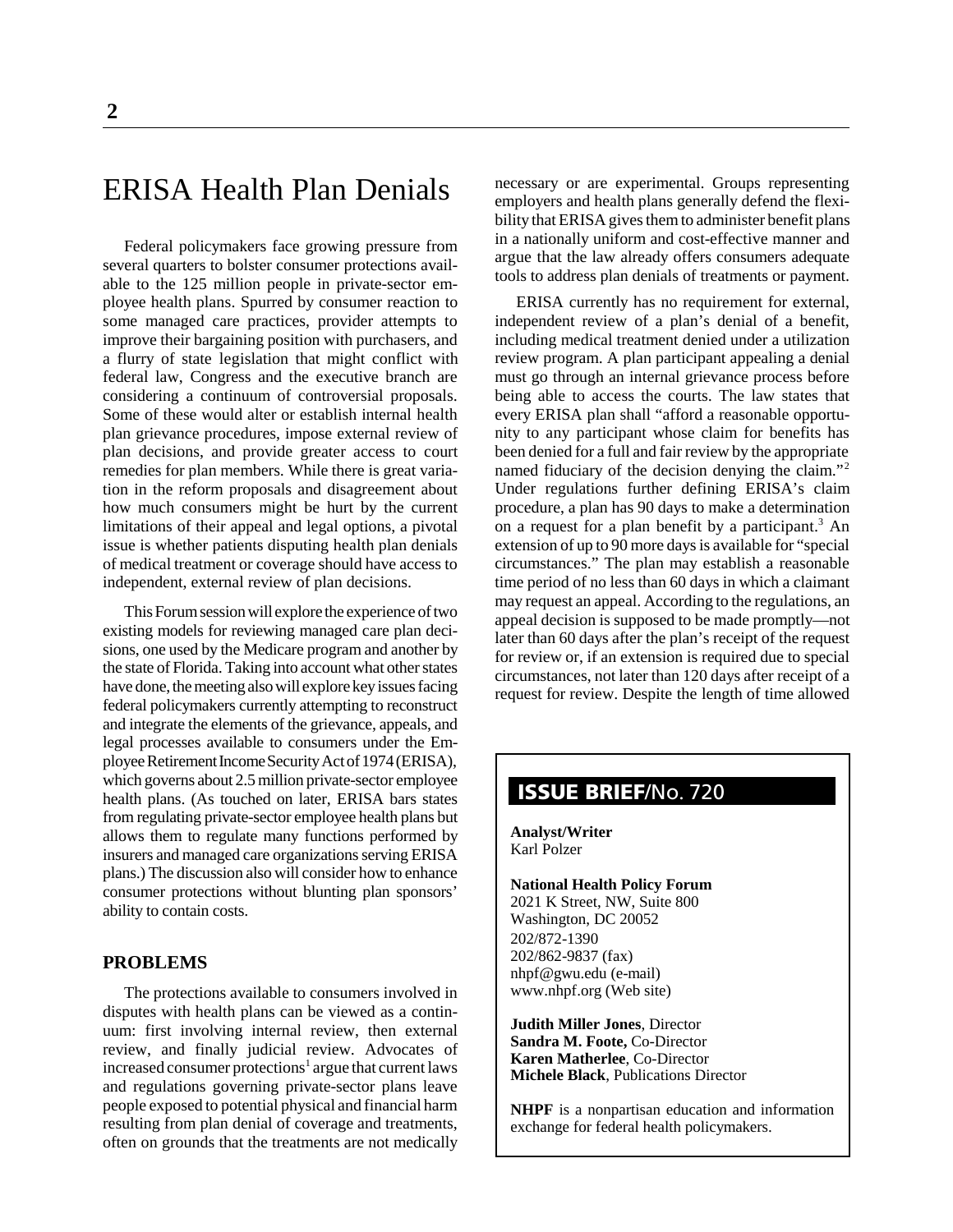for a claim decision under the regulations, most employer plans process claims far more expeditiously, according to employer representatives. A denial must be in writing and must detail the reason the claim was denied, including references to the provision of the plan supporting the denial.

Once an ERISA plan's internal grievance and appeals process is exhausted, legal remedies available to consumers in court are narrow compared to state law remedies. The law permits participants to seek recovery of benefits in a federal court but does not allow them to redress unreasonable delay, fraud, malice, emotional distress, or other harms.<sup>4</sup> Participants cannot recover actual out-of-pocket costs, such as additional medical expenses or lost wages incurred as a consequence of denied coverage. Perhaps most significant, given the proliferation of preauthorization of medical care as a common feature of health plans, ERISA provides no remedy for injuries caused by denials of treatment or payment, other than eventual coverage of a benefit promised in the plan documents.

Federal courts of appeals are divided on the issue of whether ERISA preempts state lawsuits against managed care plans challenging the quality of the medical care provided by their contracting physicians.<sup>5</sup> A growing number of federal courts hold that ERISA does not prohibit patients from suing a managed care organization for vicarious liability of physicians who are its agents. (Not all federal circuit courts have addressed the question of whether a health maintenance organization [HMO] can be vicariously liable for medical malpractice, but a majority of the circuits that have considered the issue do permit these suits. A minority of circuits refuse to recognize this concept.) $6$  Thus, under the current state of the law, if a court concludes that a person was injured by a substandard *medical* decision, a plaintiff injured by a plan denial may stand some chance of recovering damages, but if the case is characterized as a *coverage* decision, ERISA confines plaintiffs to recovering benefits per se. In *Corcoran v.* United Healthcare, Inc.,<sup>7</sup> for example, the court characterized a plan's decision to deny hospital care to a woman with a problem pregnancy (and instead to supply several hours of daily home nursing care) to be a determination about covered plan benefits. When the fetus died, allegedly as a result of the mother's not being in a hospital setting, she could not recover damages for this loss.

Many argue that the regulations governing ERISA's claims process, which were promulgated in 1977, are antiquated as far as health plans are concerned. When

the regulation was developed, disputes over benefits almost always involved payment and occurred after services had been rendered. Managed care practices such as preauthorization of medical services were not widely used. Today, many disputes involve denial of medical care itself. The length of the grievance process alone may create a barrier for participants needing immediate medical attention who are involved in disputes with plans over benefit denials. Many of the suits that go to court are brought by members of a deceased patient's family. A hypothetical "worst-case scenario" illustrates the problem from the participant's point of view: A patient needs an expensive surgery. An insurer undergoing solvency problems denies the request on the grounds of medical necessity in order to delay incurring a major expense. The patient dies by the time the case goes to court. The court rules that the patient was entitled to the surgery under the contract, but the patient is no longer alive. The family has no way to collect damages both to compensate for wrongful death and to deter plans from making a similar decision in the future.

While declining to make recommendations on whether to expand ERISA plan participants' legal remedies, the President's Advisory Commission on Consumer Protection and Quality in the Health Care Industry recently concluded that all consumers should have a right to a fair and efficient process to resolve disputes with health plans, providers, and institutions serving them, including a rigorous system of internal review and an independent system of external review.<sup>8</sup> The commission concluded that both the internal and external appeals systems should resolve disputes in a timely manner, with decisions involving emergency or urgent care being given expedited consideration consistent with time frames that the Medicare program requires of its risk contractors. It also recommended that external reviews be conducted by appropriately credentialed professionals who were not involved in the initial decision and have no conflict of interest.

#### **DEPARTMENT OF LABOR POSITION**

The U.S. Department of Labor (DOL), which administers ERISA, is considering revamping its claims procedure requirements. In a request for information concerning proposed changes, the department noted that the current regulation was drafted in response to concern about plan practices prior to the passage of ERISA, particularly with respect to participants' lack of information about claims procedures generally. The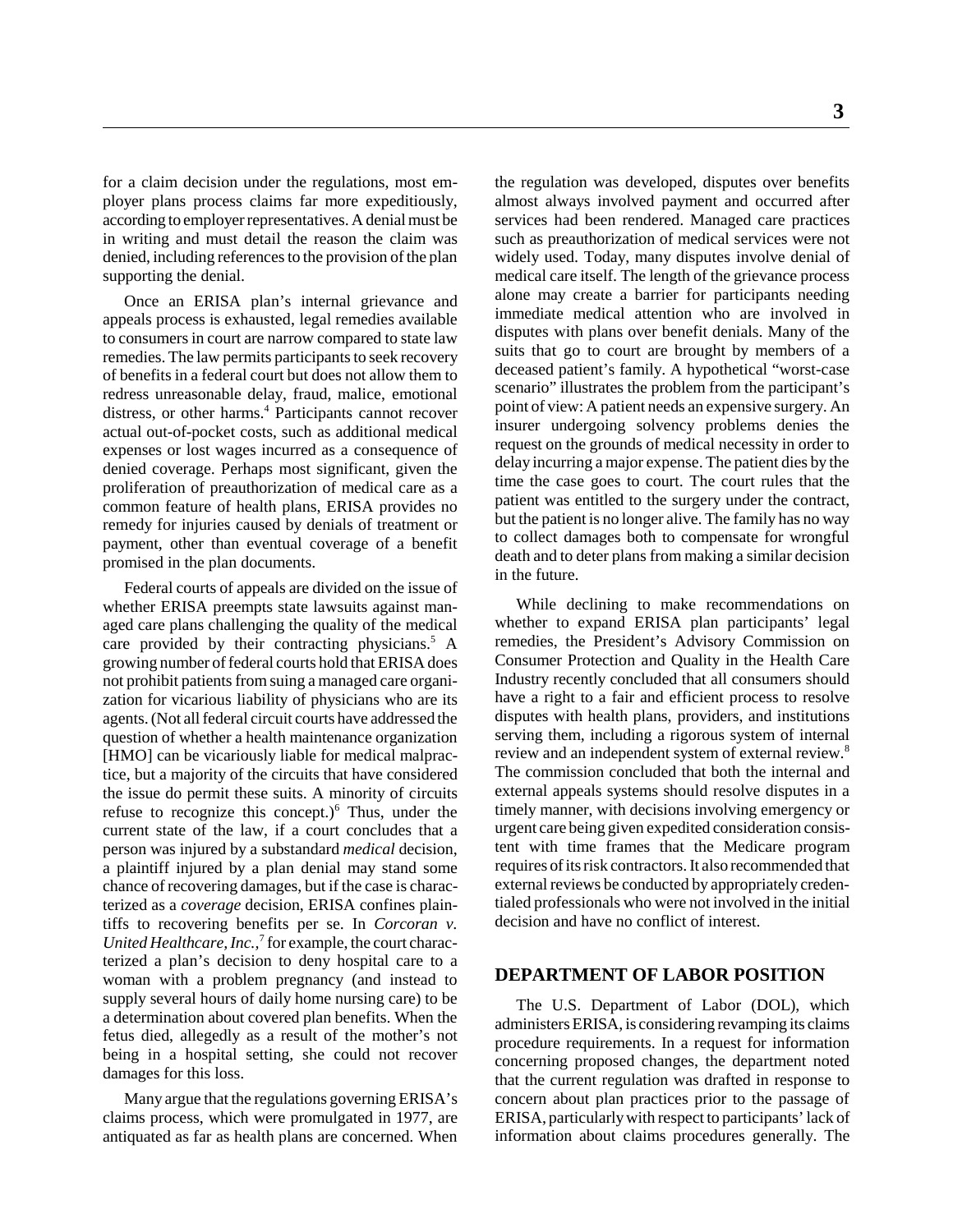current regulation makes no distinction between pension and health plans. The department also noted that many changes have since occurred in the health care marketplace, in health policy, and in business communications. In broaching its concern about "timely resolution of requests for medical treatment from group health plans," the labor department also pointed to Medicare's expedited review process as a possible model.<sup>9</sup> While considering changes to ERISA plans' internal grievance process requirements, labor department officials have publicly stated that they have no jurisdiction to require external review of plan decisions. Such a requirement would require an act of Congress.

In May 19 testimony before the Senate Committee on Labor and Human Resources, Olena Berg, assistant secretary of DOL's Pension and Welfare Benefits Administration, said that the department intended to publish a proposed claims procedure regulation within 60 days. Comments received by the department indicated consensus that the time frames need to be shorter. According to Berg, DOL considers it within its regulatory authority to do the following:

- Make clear that a benefit denial includes adverse determinations under a utilization review program, denials of access to (or reimbursement for) medical services, denials of access to (or reimbursement for) specialists, and any decision that a service, treatment, drug, or other benefit is not medically necessary.
- Require that benefit claims and appeals involving urgent care be processed with a time frame appropriate to the medical emergency, but no more than 72 hours.
- Require, with respect to non-urgent claims, that the plan either decide the claim or notify the claimant that the claim is incomplete within 15 days of receiving the claim (claimants then would have at least 45 days to provide any information to complete the claim and, once complete, the claim would have to be decided within 15 days).
- Require that, if a non-urgent claim is denied, the claimant be afforded at least 180 days to appeal and that a decision on the appealed claim be made within 30 days of receipt of the appeal by the plan.
- Require consultation with qualified medical professionals in deciding appeals involving medical judgments.
- Require that appealed claims be reviewed *de novo* (that is, review may not be limited to information and documents considered in the initial claims

denial) and be decided by a party other than the one who made the original claim determination.

However, according to Berg and other DOL officials, bolstering ERISA's internal claims procedure is not enough to adequately protect consumers. DOL Associate Solicitor for Plan Benefits Security Marc I. Machiz recently testified that, while the department can promulgate a more protective claim processing regulation, it cannot assure compliance with that regulation if no cost is imposed on plans for failing to comply. According to Machiz:

Under current law, a plan fiduciary who fails to assure compliance with the time limits or notice provisions of our current regulation, or any future regulation, is not accountable for that failure. At best, an aggrieved participant may treat the claim as denied and proceed to court, still without the benefit of a clear explanation of his denial or access to pertinent documents that might help him evaluate or prove his claim. Perhaps after wasting critically important weeks attempting to avail himself of the plan's claims procedures, he may find himself in court with his health already injured and his need for treatment mooted by the progress of his illness, or even death. If the plan's delay in providing a decision, or recalcitrance in providing critical information causes injury, the participant has no recourse, and the responsible fiduciary suffers no consequences.10

Because of financial incentives to delay providing costly medical treatment and the labor department's limited ability to strengthen consumer protection by revamping the internal grievance process, the department is advocating that Congress increase the legal remedies available to ERISA plan participants injured by denials of medical care. In addition, the department is urging Congress to enact legislation providing independent, external review of plan decisions.

Under its authority to protect employee welfare plans, DOL can investigate complaints regarding health plan conduct and file suit to impose fines or an injunction. ERISA, however, does not explicitly empower DOL to pursue court cases or administrative remedies on behalf of individuals disputing health plan benefit  $denials.<sup>11</sup>$ 

#### **BILLS BEFORE CONGRESS**

Many of the consumer protection bills before Congress would establish the right to an external appeal for ERISA plan participants while further defining internal appeal procedures. These include H.R. 3605/S. 1890 (sponsored by Rep. John D. Dingell [D-Mich.] and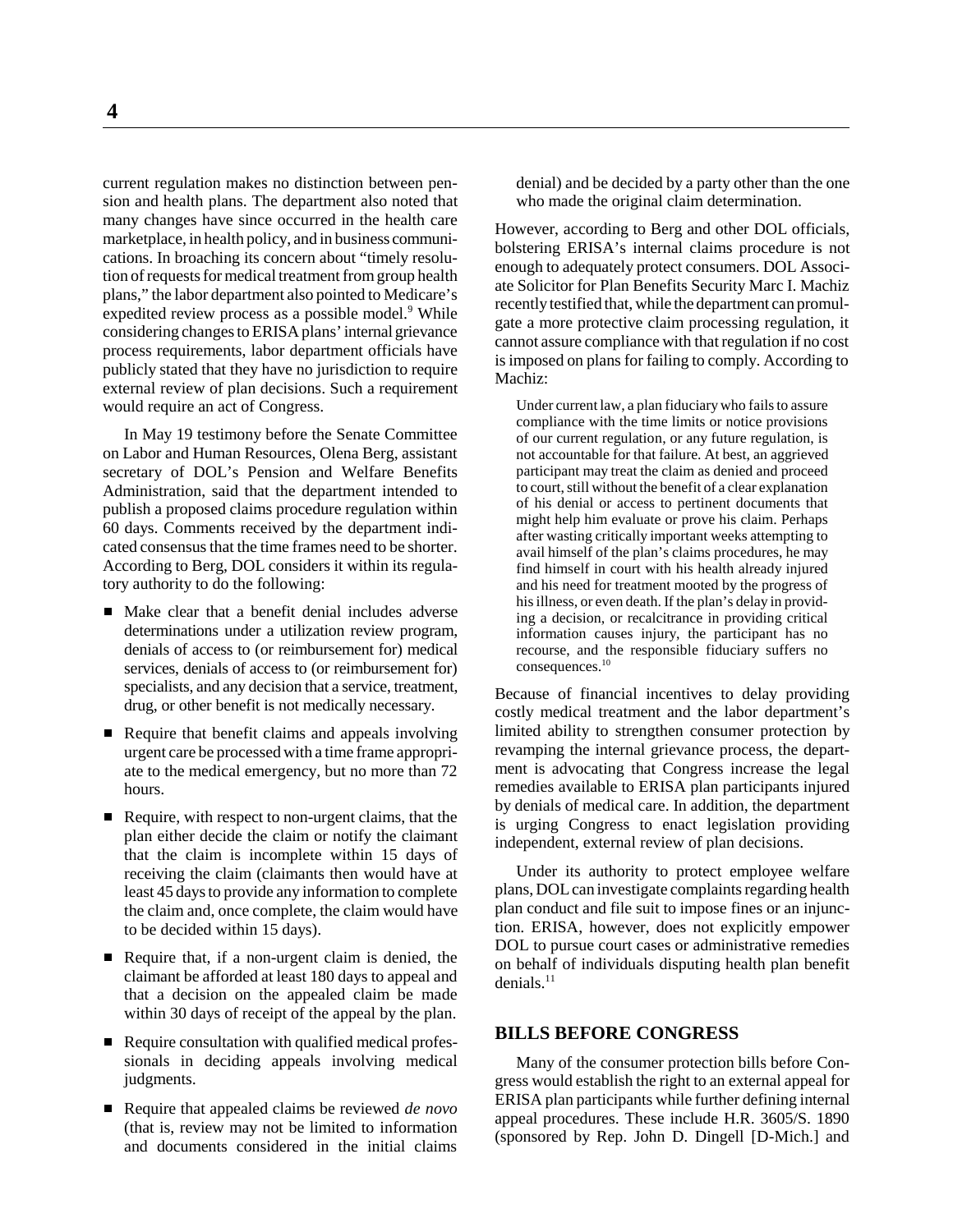Sens. Edward M. Kennedy [D-Mass.] and Tom Daschle [D-S.D.]); S. 1712 (Sens. James M. Jeffords [R-Vt.] and Joseph I. Lieberman [D-Conn.]); and a recent discussion draft of a bill sponsored by Rep. Charlie Norwood (R-Ga). (An earlier version, sponsored by Norwood and Sen. Alfonso M .D'Amato [R-N.Y.], is H.R. 1415/S. 644. Norwood later introduced H.R. 2960, in order to limit circumstances under which employers would be exposed to liability under state tort law.) The bills generally amend ERISA and the Public Health Service Act to apply similar standards to both ERISA plans and state-licensed insurers and HMOs. All but the Jeffords bill would amplify the legal remedies available to ERISA plan participants. (Jeffords's staff have characterized his bill's external review feature as a substitute for increased court remedies.) All three of the above-mentioned bills feature expedited review of plan denials in the internal grievance process, but only the Dingell and Norwood bills provide for expedited review at the external appeals stage.

Generally speaking, the bills before Congress are being pushed by provider and consumer interests, while most employer, insurer, and managed care plan interest groups oppose laws that would limit their ability to contract with providers, constrain their ability to organize provider networks and design managed care products, increase regulatory requirements for consumer protection, and pull back the shield that ERISA provides them from legal liability. As an increasing number of states are passing such laws, pressure will continue to grow for Congress to set national consumer protection standards, especially with regard to multistate plans that often object to having to comply with a variety of state regulations.

#### **STATE LEGISLATIVE ACTIVITY**

The past few years have witnessed a heavy volume of state managed care legislation, including consumer protection measures. In 1997, 25 states enacted a wide variety of laws requiring managed care plans to establish internal grievance procedures and comply with external or independent review processes.<sup>12</sup>

While all 50 states require HMOs or managed care plans to establish internal grievance and appeals processes, the laws vary considerably. Differences include which types of carriers must comply, whether a graduated review process is required, whether explicit time frames are set forth, whether carriers must notify consumers of appeal rights and assist them through the process, whether expedited review is required, what

types of disputes qualify for review, what types of qualification standards apply to reviewers, and whether there are requirements for reporting the number and type of internal grievances to regulators. In 1996, the National Association of Insurance Commissioners (NAIC) released the "Health Carrier Grievance Procedure Model Act," which requires two levels of internal review, specific time periods in which to make decisions, a 72-hour expedited review requirement for cases involving medical urgency, and reporting requirements. (States, of course, are free to copy, ignore, or modify the NAIC model law as they please.)

A growing number of state legislatures have enacted laws providing consumers with mechanisms for external review of their complaints and appeals of managed care plan denials.13 As of May 1998, about one-third of the states gave enrollees in health plans access to a review process after the carrier's internal review is completed. Again, there is a great deal of variety among the state laws. The California and Ohio statutes, for example, are limited to reviews of decisions on experimental treatments. In some states, the degree to which external review panels are independent of insurers is debatable (for example, carriers may pick or help pick members of review panels). Key characteristics of state external review programs include the degree to which the reviewers are independent, who pays for the reviews, what types of denials qualify for review, whether decisions are binding, who qualifies to provide the service, and whether expedited decisions are required based on medical urgency.

#### **ERISA Preemption Issues**

ERISA bars states from regulating private-sector employer- and union-sponsored health plans but allows states to regulate insurers serving the plans. About 40 percent of the 125 million Americans receiving health coverage through ERISA plans are in self-insured plans. Consequently, many, but not all, areas of consumer protection differ depending on whether an ERISA plan is insured or not.

Which state functions are saved from preemption by ERISA is often disputed in the courts. In the *Metropolitan*<sup>14</sup> case, the Supreme Court determined that states can require the inclusion of particular benefits, such as mental health coverage, in insurance contracts that cover ERISA participants. However, in *Pilot Life*, 15 the court decided that ERISA preempts access to traditional state law remedies for ERISA participants in insured plans as well as self-insured plans (that is, that state remedies were not saved as a function of insurance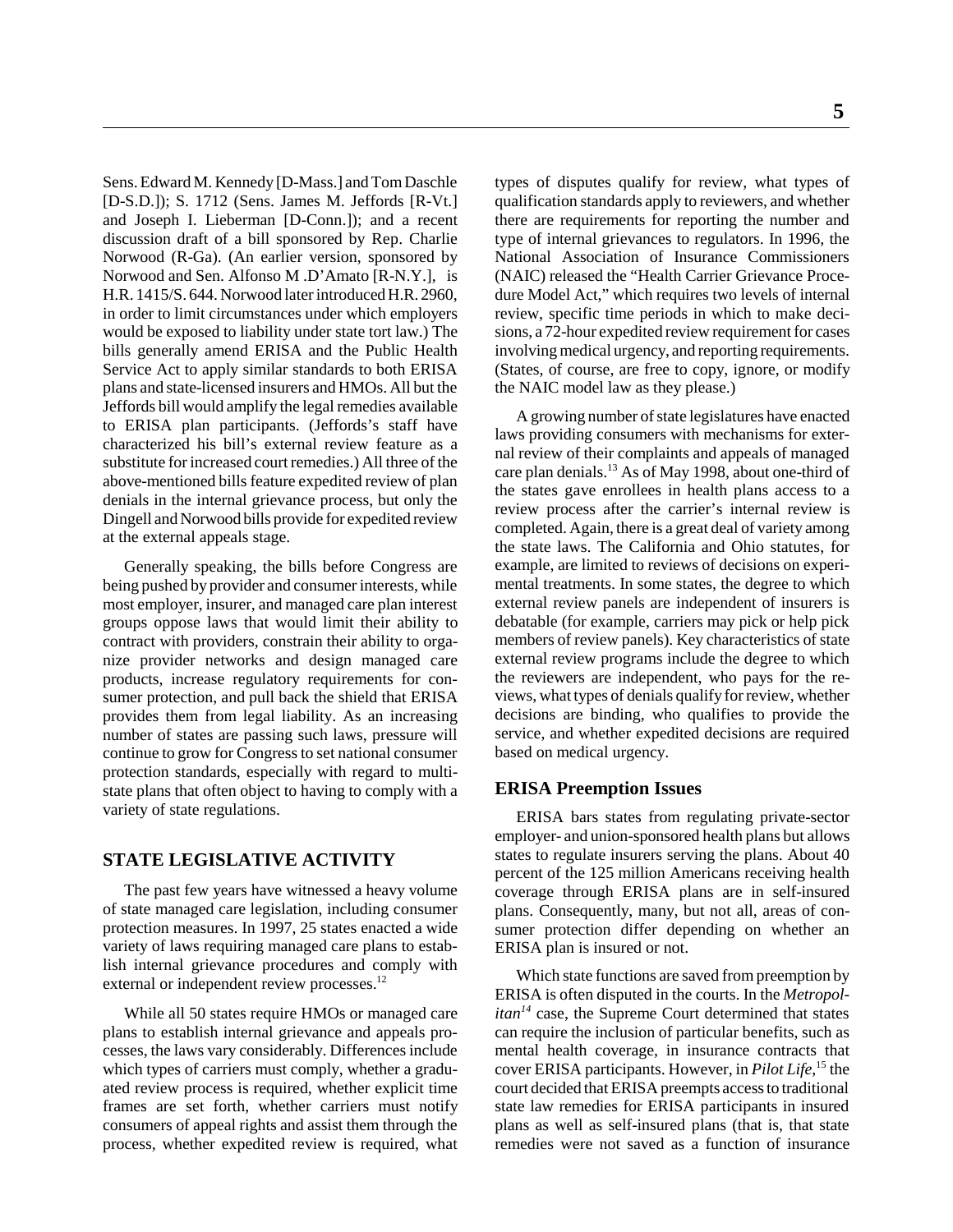regulation). So, far there is little case law to provide guidance on whether state grievance and appeal laws might be preempted, for either insured or self-insured plans. While many believe such state laws may be preempted for self-insured ERISA plans, it is less clear whether they might be preempted for insured ERISA plans. Texas and Missouri recently passed legislation permitting managed care plan enrollees to sue the plans when they are injured by a denial of coverage. The Texas law, which is being challenged in court on grounds that its state remedy provisions are preempted by ERISA, also creates independent review organizations to which managed care enrollees can appeal disputes over coverage.

Even if state grievance and appeal laws might be preempted, carriers serving ERISA plans often adhere to them in actual practice. The American Association of Health Plans, which represents managed care plans, is on record stating that nearly all HMO coverage offered to employees is governed by state grievance and appeal requirements.<sup>16</sup>

#### **GAO's HMO SURVEY**

In a recent report surveying policies in 38 HMOs in five states, the U.S. General Accounting Office (GAO) identified 11 features (falling into three categories) considered important to a complaint and appeal system by consumer, regulatory, and industry groups that agency staff interviewed.<sup>17</sup> Under the category of "timeliness," the GAO identified the following as key features:

- Explicit time periods for grievances and appeals.
- Expedited review.

Under the category of "integrity of the decision-making process," key elements identified were

- A two-level appeal process.
- Member attendance being permitted at one appeal hearing.
- Appeal decisions being made by medical professionals with appropriate expertise.
- Appeal decisions being made by individuals not involved in previous denials.

Under the category of "effective communication," the key elements were

■ Written information being provided, in an understandable way, about how to register a complaint or appeal.

- Acceptance of oral complaints.
- Acceptance of oral appeals.
- Appeal rights being included in notice of denial of care or payment of a service.
- Written notice of appeal denials, including further appeal rights.

The GAO reported that most of the 38 HMOs that it contacted had incorporated most of the 11 key elements in their policies. (The GAO study did not determine the extent to which the HMOs actually implemented the policies reported.) The investigators attributed much of the uniformity they found to the influence of the National Committee for Quality Assurance (NCQA). Almost two-thirds of the plans in the study had been surveyed by NCQA for accreditation. However, more than half of the plans did not feature two recommended elements: appeals decisions being made by individuals not involved in previous denials and acceptance of oral appeals.

There was considerable variation among the HMOs in the characteristics of many key elements. For example, time periods for first-level appeals varied from 10 days to 75 days and for second-level appeals from 10 days to two months. One HMO did not have explicit time periods. Thirty-four of 36 HMOs reporting said they used expedited appeal processes in cases where a patient's health might be jeopardized, but the length of time for resolution of such appeals varied. The most common time period for expedited appeals was 72 hours. Two HMOs called for resolution within 24 hours and two others allowed for up to seven days.

The GAO reported that independent external review of plan decisions was considered particularly important by consumer advocates but was not included as an element critical to complaint and appeal systems by regulatory or industry groups.

#### **"EXTERNAL" REVIEW: TWO MODELS**

#### **Medicare Appeals**

As noted above, many policymakers are looking to the Medicare program for guidance on how to handle "external, independent" appeals. The Medicare appeals system is highly developed and has handled more cases than state appeals systems. However, when considering what to borrow from it for transplantation to the private sector, it is important for policymakers to note that, while the Medicare program offers an appeal function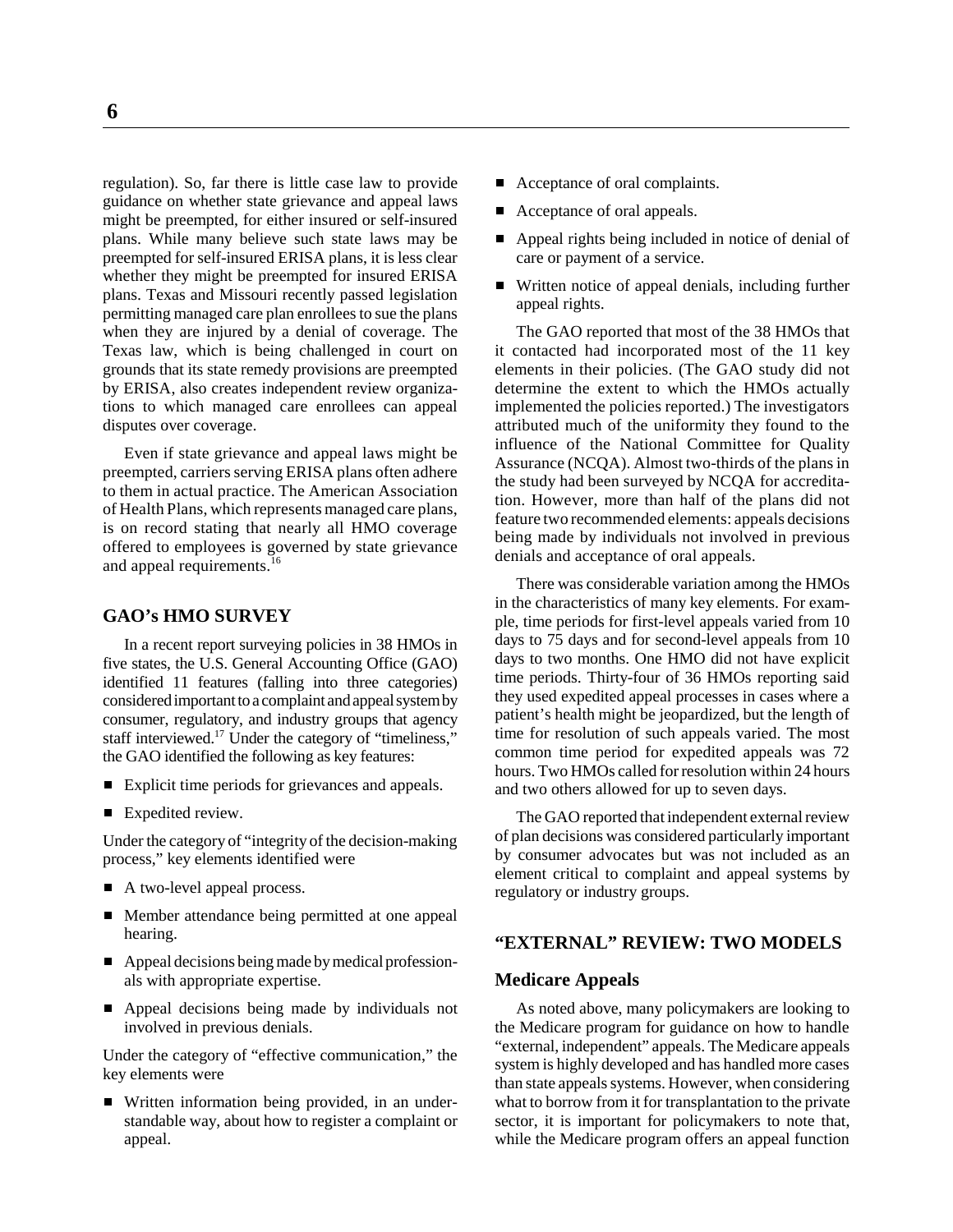independent of managed care plans serving beneficiaries, the review is not external to the plan administrator (the Health Care Financing Administration, which runs the Medicare program). With regard to the relationship between the plan sponsor and the consumer, the external appeal remains an internal review function.<sup>18</sup>

In the Medicare risk program, there are two mutually exclusive types of procedures for resolving enrollee complaints: (*a*) the plan-internal "grievance" procedure (from which decisions cannot be appealed outside the managed care plan) and (*b*) Medicare's appeals procedure. Disputes about "initial determinations" by the plan, which primarily concern denials of service or payment, are resolved through the appeals procedure. Complaints about matters such as waiting times, physician demeanor and behavior, and adequacy of facilities are considered grievances.

There are five steps available to beneficiaries in the Medicare appeals process:

- Initial determination by the managed care plan.
- A two-step reconsideration in which the plan reviews its initial determination and then the Health Care Financing Administration (HCFA) reviews the case if the plan decision is partially or fully against the beneficiary (this step involves independent review by Medicare's reconsideration contractor, described below).
- A hearing by an administrative law judge, if at least \$100 is at issue.
- Review by the Appeals Council of the Social Security Administration.
- **Judicial review, if at least \$1,000 is at issue.**

Health plans contracting with HCFA normally have up to 60 days to issue an initial determination notice. A Medicare enrollee or his or her representative may request an expedited organization determination if the enrollee or representative believes the enrollee's health, life, or ability to regain maximum function may be jeopardized by the standard 60-day process. If an enrollee or representative makes the request, the plan must decide whether the case qualifies for expedited processing. If a physician makes the request, the process must be expedited, that is, decided in 72 hours or less as medically necessary or appropriate.

If a decision is unfavorable to an enrollee, the plan must inform the enrollee of his or her appeal rights. Plans normally have 60 days to make a reconsideration recommendation. Again, the process can be expedited at this stage on the same grounds as before. If the plan does not completely reverse its initial decision, it must forward the case to HCFA's reconsideration contractor, which is the Center for Health Dispute Resolution (CHDR). The HCFA contractor normally decides cases within 30 working days and is required to decide expedited appeals within 10 working days. Expedited processes are not available beyond this point in the appeals system.

Any party to the reconsideration who is dissatisfied with the reconsideration determination has a right to a hearing before an administrative law judge (ALJ)of the Social Security Administration if the dispute involves at least \$100. The risk contractor is not considered a party to the reconsideration and thus does not have a right to a hearing. Any party dissatisfied with the hearing decision, including the managed care plan, may request the Appeals Council of the Social Security Administration to review to judge's decision or dismissal. Finally, if the amount in controversy is at least \$1,000, the case may be appealed to a federal district court.<sup>19</sup>

#### **Center for Health Dispute Resolution**

Medicare's only reconsideration contractor for managed care for the past nine years, CHDR currently reviews about 1,000 beneficiary appeals each month. Located in the Rochester, New York, area, the organization also acts as an external reviewer for three state programs and contracts with ERISA plans and HMOs.<sup>20</sup> CHDR has about 25 full-time staff, most of them attorneys, some also holding clinical degrees. There is one "physician/attorney" and several "nurse/attorneys." CHDR's services cost the Medicare program about four cents per managed care enrollee per month. The total value of services in dispute in 1996 came to about 32 cents per member per month. Roughly two-thirds of appeals are decided in favor of plans.

In recent testimony before the House Ways and Means Committee's health subcommittee, CHDR president David Richardson outlined four positive features of Medicare's managed care appeal model:

- All denial disputes are eligible for review, not just those involving denials based on "medical necessity."
- The appeals process is linked to the evolution of coverage policy.
- Appeal rights are widely publicized.
- Disputes of plan denial are automatically referred to independent review performed by a multi-disciplinary team, including physicians.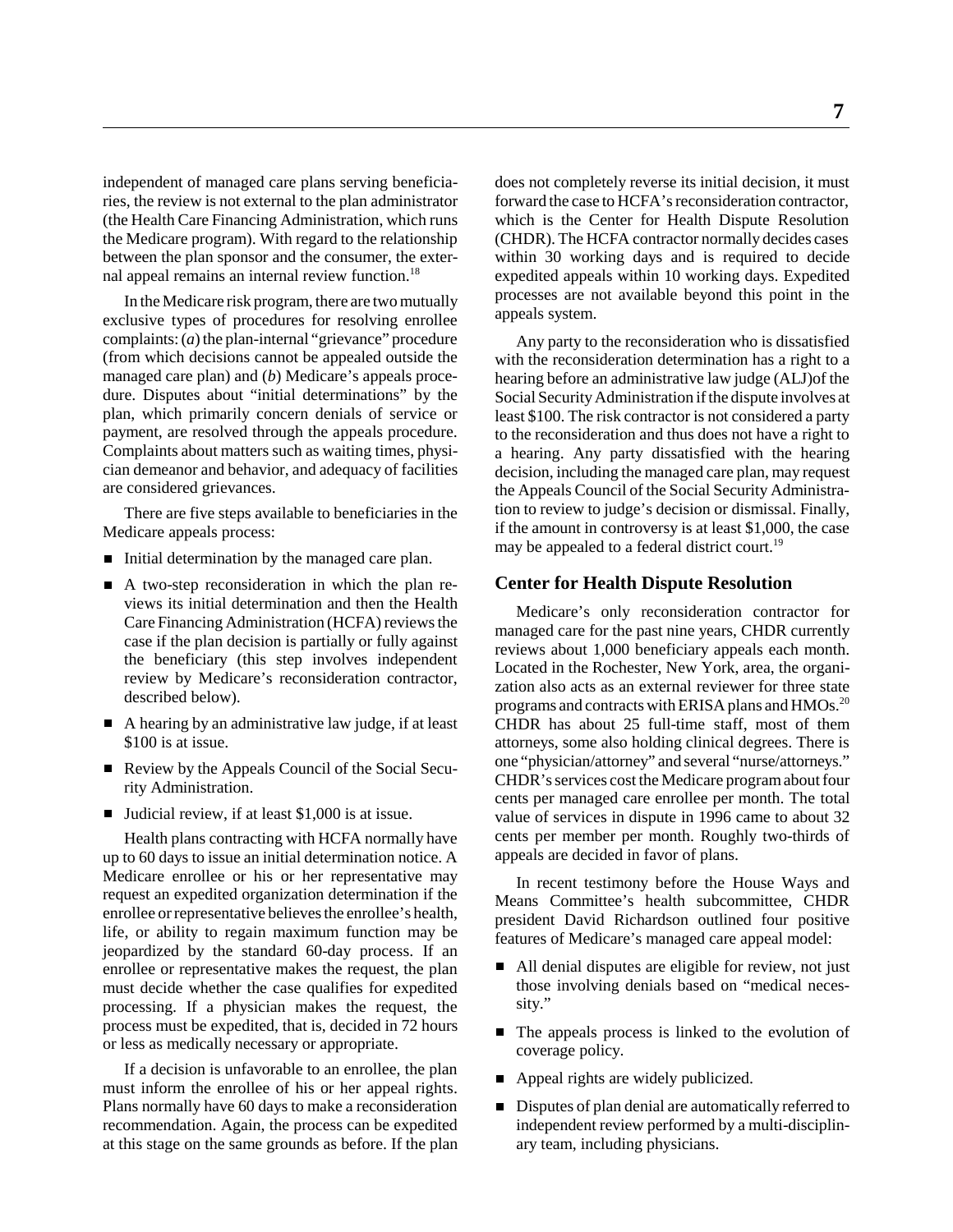**8**

According to Richardson, Medicare beneficiaries can appeal a broader variety of plan coverage denials than under the NAIC model and most state programs. More than half of Medicare appeals arise due to disputes that do not include issues of medical necessity. These cases may involve, for example, disputes over coverage, appeal procedures that the beneficiary failed to follow, or use of out-of-network providers. While CHDR upholds most coverage denials, it is inevitable that errors of execution occur in large managed care organizations and external review can provide feedback to help plans correct mistakes, Richardson testified.

Despite Medicare's relatively wide definition of appealable denials, only 1 to 2 per 1,000 enrollees a year seek to use the external appeals system. In 1997, about 6 percent<sup>21</sup> of those whose cases were reviewed by CHDR later sought a hearing before an administrative law judge. Less than 10 percent of the ALJ hearings generated requests for a review by the Appeals Council. Only a very few cases have gone on to court over the years.

Where questions of medical necessity arise, CHDR refers cases to a physician, dentist, or chiropractor for evaluation. Most of these medical professionals practice in the Rochester area. One reason for using local providers is the need to give them enough volume for the center to maintain relationships and quality of service, according to Richardson. The center employs a number of physicians at the Harvard School of Public Health, including one who assists in recruiting physicians for unusual cases and rare diseases.

Data gleaned from the appeals program have helped Medicare develop coverage policy. According to Richardson, CHDR data on denials of emergency room care helped lead to development of the "prudent lay person" standard for determining coverable emergency room episodes. While such linkage remains an important goal, it would be harder for an appeals process to help inform the evolution of coverage policy in the private sector. Instead of one underlying plan structure serving the entire country as in Medicare, the 2.5 million health plans offered under ERISA come in a great variety of plan designs and coverage packages. Still, an argument might be made that external review could be useful in this regard to large employer plans, insurers, or health purchasing cooperatives.

CHDR handles about 300 expedited cases a month, with an average time of resolution of four days. Problems sometimes arise, however, because both the HMOs and CHDR experience delays in obtaining medical records. (CHDR must obtain medical records by overnight mail due to confidentiality concerns.) Sometimes, in an expedited case, CHDR finds itself in the awkward position of having to obtain medical information that should have been collected when the dispute was at the plan level (where the case also was expedited), thereby expending more resources than it would like and slowing down resolution of the case, according to Richardson.

#### **Florida's Appeal Panel**

In Florida, HMO subscribers who have exhausted an HMO's internal appeal procedure may appeal to a panel made up of representatives from the state's department of insurance and its Agency for Health Care Administration (AHCA). Created in 1985, the "Statewide Provider and Subscriber Assistance Panel" received 75 to 100 appeals a year from 1993 to 1997, with about 60 percent of the decisions favoring consumers. Disputes involved quality of and access to care, emergency services, unauthorized services, and services deemed not medically necessary.<sup>22</sup> One recent case, for example, involved a woman who had been denied coverage for reconstructive surgery of one breast, which had been removed as a preventive measure, while the plan had approved reconstructive surgery for the other breast, which had been removed after actually developing cancer (the plan had approved removal of both breasts). The appeals panel ordered that the plan cover reconstructive surgery for both breasts and the HMO complied.

The Florida appeal panel is just one part of a continuum of mechanisms designed to help HMO members resolve disputes over coverage and other grievances with managed care plans. The Commercial Compliance Unit within AHCA's Bureau of Managed Care, which administers the panel, also staffs a statewide HMO hotline. The hotline receives about 5,000 calls from consumers each month. Most disputes of denied requests for urgently needed medical care do not reach the appeal level but rather are resolved between plans and consumers informally, with assistance of state hotline personnel, or within HMOs' internal grievance process. The vast majority of cases that reach the external appeal stage involve payment issues, not denials of medical care, according to Ree Sailors, who has managed the Commercial Compliance Unit for the past several years

Under Florida law, HMOs must resolve non-urgent grievances within 60 days and urgent cases within 72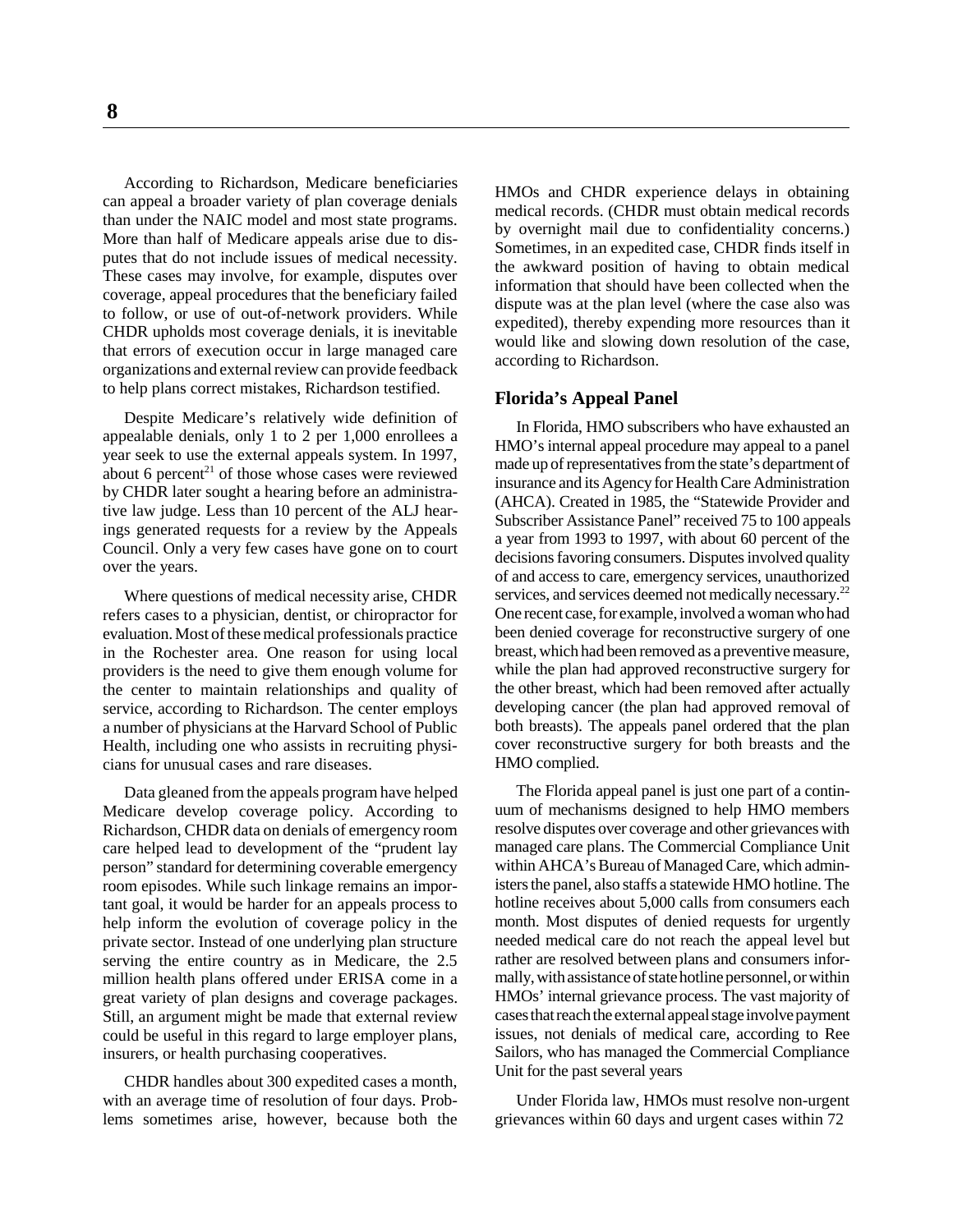hours. With regard to cases moving on either internalgrievance time track, at a second stage of consideration HMOs are required to make available review panels comprising physicians who did not participate in the original denials. Once the grievance process is completed, unresolved cases can be appealed to the statewide review panel. The panel makes decisions on three time tracks: within 120 days for routine cases; 45 days for urgent cases; and 24 hours for emergency cases. After coming to a decision, the panel makes a recommendation to the agency with appropriate jurisdiction. The insurance department has jurisdiction over payment issues, while quality of medical care issues come under AHCA's jurisdiction. Florida has a much stronger law overseeing the quality of managed care than most states, according to Sailors. If the agency with appropriate jurisdiction concurs with the panel's decision (it almost always does because staff from both agencies are members of the panel), it issues a regulatory order to the HMO. In all but five cases, HMOs have complied with such orders.

There are many gaps in the types of cases that the appeal panel may hear, some caused by ERISA preemption of state law, according to Sailors. The panel faces a very difficult situation in deciding whether to proceed when a quality-of-care issue involves a person covered by a self-insured employer contracting with an HMO, she added. According to a Florida insurance regulator, the appeals panel does not take cases from self-insured ERISA plans. Medicaid cases can also fall outside the panel's jurisdiction. If a Medicare case involves a quality of care issue that could have a systemic impact, the panel may accept it, but Medicare cases involving coverage issues are directed to the Medicare appeals process, Sailors said.

#### **THE FORUM SESSION**

The meeting will begin with three short presentations to be followed by an open discussion. **Geraldine Dallek**, a project director at Georgetown University's Institute for Health Care Research and Policy, will describe key aspects of external review requirements enacted by the states. **Pamela Poulin**, assistant general counsel in the Office of General Counsel of Florida's Agency for Health Care Administration, will explain how Florida's external appeals panel works. **David A. Richardson, Jr.**, president of the Center for Health Dispute Resolution will describe Medicare's appeals system, including the external appeals function provided by his organization.

#### **Issue Questions**

Issues to be addressed include the following:

- How would an external appeal requirement enacted by Congress fit into the continuum of consumer protections available to people in ERISA health plans? How would it coordinate with DOL's upcoming revisions of the ERISA claims process, for example? How would access to an external appeals process be enforced?
- What roles should the states play in determining grievance and appeal procedures for managed care plans and insurers serving ERISA plans? Could states build on federal external appeals standards, should they be enacted? What would the states' role be in enforcing standards?
- What substantive lessons can be learned from the experiences of the Medicare program and states such as Florida about operating an external review program? What are the important differences between these programs? To what degree might these systems be replicated in the ERISA world?
- How should one define "external" when designing an external review system for ERISA plans?
- What are the key elements of an external, independent system of reviewing health plan denials? For example, would key elements include
	- the kind of entities whose decisions would be subject to appeal,
	- the types of disputes that could be appealed,
	- timeliness of the process (for example, specific time frames and an expedited feature in case of medical urgency),
	- qualifications of reviewers,
	- the integrity of the process (for example, who chooses reviewers),
	- access to the process (for example, cost to the consumer, information about appeal rights, rigidity of appeal process, whether appeals are automatic or must be requested), and
	- standards applied in making review decisions (for example, for medical necessity issues, are cost/ benefit considerations taken into account)?
- In what ways might an external appeals process help the evolution of coverage policy in the private sector? How can consistency be assured?